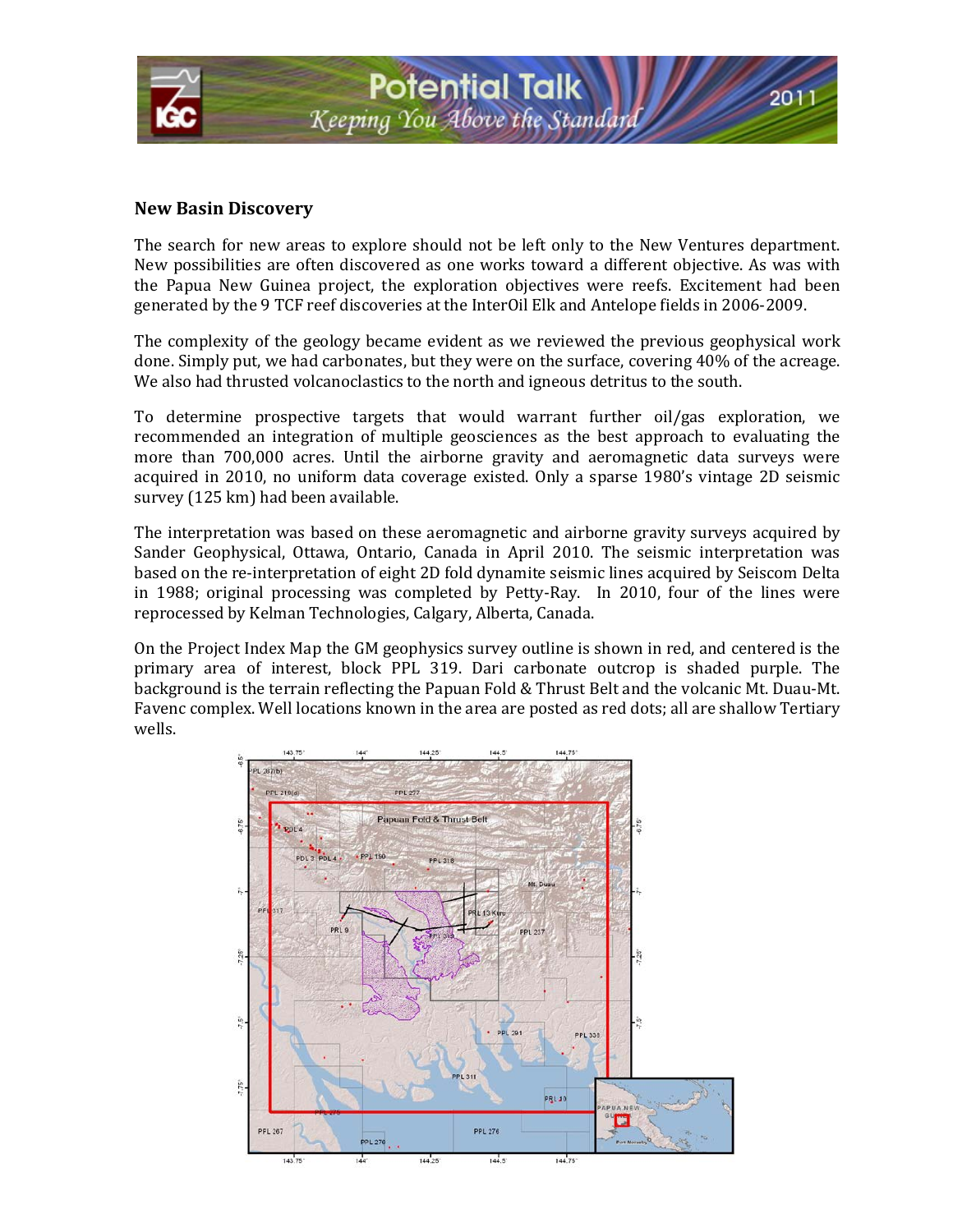### **General Play Considerations**

### **Tertiary**

Even without access to seismic data it is clear that the carbonate play made famous by the giant InterOil discoveries to the east (Elk and Antelope) is not prospective over the majority of the PPL-319. Definitive outcrop or near-outcrop of that carbonate section is obvious on surface geology. As shown on the Index map the shaded purple relates to the carbonate (Dari) outcrop. The play fairway could exist only in the eastern part of the block where there is significant burial of the carbonate section.

#### **Mesozoic**

While there is no obvious clear cut limit to the Mesozoic Play as there is to the Tertiary, it is considered common knowledge that a reservoir will be a very high risk for all but the western most part of the block.

There is a wealth of published data showing both sand isolith data for various potential Mesozoic reservoirs and depositional environment variations. This suggests a clear-cut risk on finding significant thicknesses of reservoirs in this part of the section. This high-risk has been summarized by Ian Longley's analysis of the regional reservoir for Southern Papua New Guinea. His work was based on one well for this immediate area; however, it is a well that has since been recognized as misinterpreted. And there was no knowledge of the basement structure that indicates 8 kilometers of additional section (basin).

## **Basement Structure**

The interpretation of the aeromagnetic survey revealed four major classes of structure-based anomalies:

1) elongate west-east short-wavelength anomalies identified with shallow sedimentary structures of the Papuan Fold & Thrust Belt.;

2) high-amplitude short-wavelength anomalies sourced by shallow volcanic intrusives and extrusives of the Mt. Duau-Mt. Favenc complex;

3) alignments of medium-wavelength anomalies interpreted as moderately deep, faultbounded basement anticlines;

4) broad anomalies interpreted as trends of deep basement high blocks with intervening subparallel trends of deep basement troughs.

The elongate west-east near-surface anomalies immediately north of PPL 319 are interpreted as alignments of shallow folds and thrusts containing magnetized Tertiary sediments. Highamplitude anomalies of the main volcanic complex lie to the northeast of PPL 319, except for a local intrusive located in its northeast corner.

Gravity/magnetic structural models demonstrate that except for areas of igneous intrusives, the gravity anomalies represent varying thicknesses or density of carbonates above basement

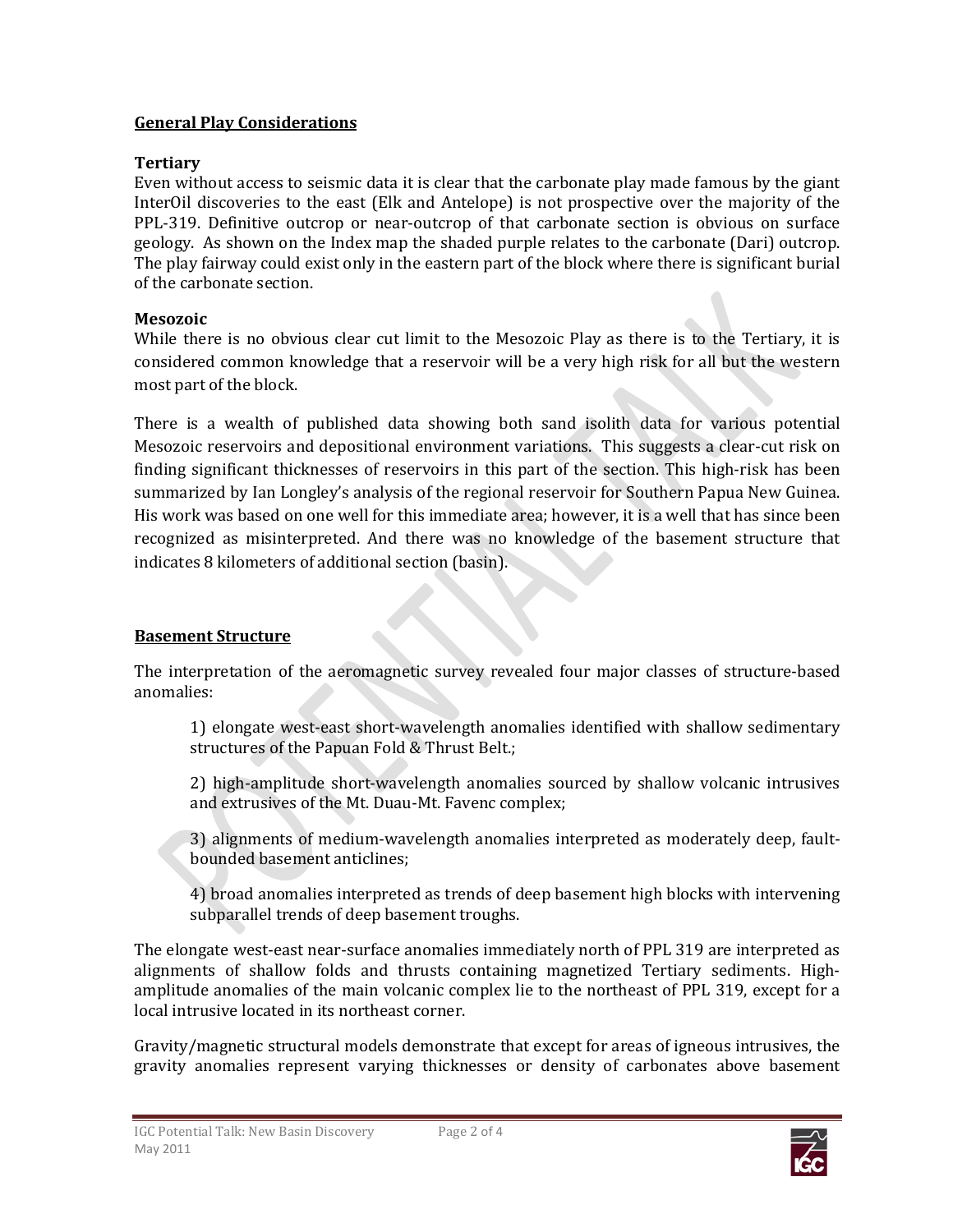structure, and that the carbonate surfaces or thicknesses are not everywhere conformable with basement surface.

The southern area of the survey has a very different magnetic character: broad magnetic anomalies locally overridden by numerous short-wavelength anomalies. These shortwavelength anomalies are associated with shallow magnetic detritus. The broad anomalies are interpreted as two northwest-southeast trends of deep basement high blocks with intervening subparallel trends of deep basement troughs (6 to 8 kilometers). The northwest-southeast high block trends are crossed by secondary southwest-northeast trends of basement structures and faults.

Magnetic anomaly lateral offsets and/or truncations are the basis for IGC's interpretation of five major northeast-southwest lineaments or shear zones crossing the area. The central three are left-lateral and the outer two are right-lateral.